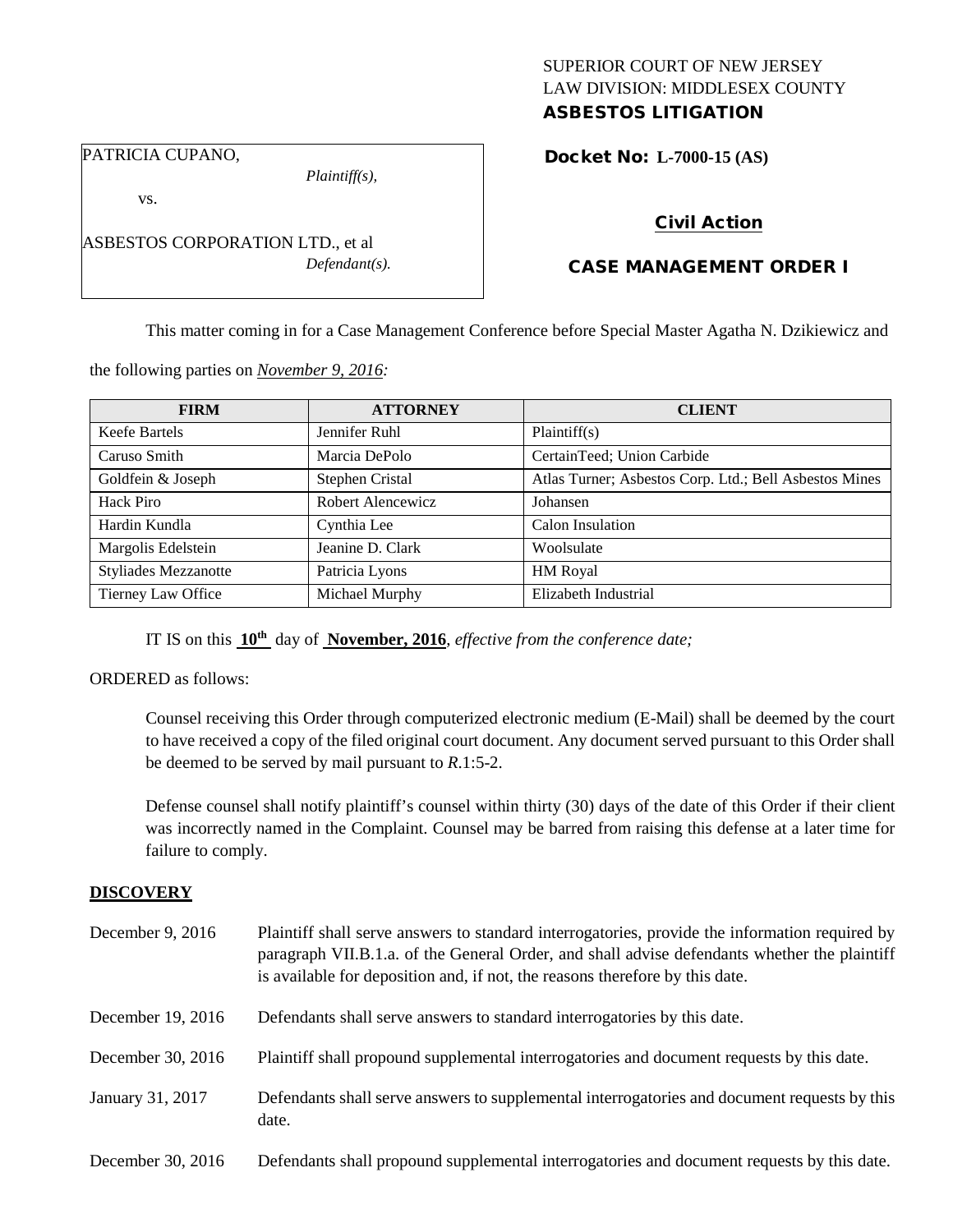| January 31, 2017  | Plaintiff shall serve answers to supplemental interrogatories and document requests by this<br>date.                                                                                                        |
|-------------------|-------------------------------------------------------------------------------------------------------------------------------------------------------------------------------------------------------------|
| January 31, 2017  | Plaintiff depositions shall be concluded by this date. Plaintiff's counsel shall contact the<br>Special Master within one week of this deadline if plaintiff depositions are not completed by<br>this date. |
| February 28, 2017 | Fact discovery, including depositions, shall be completed by this date. Plaintiff's counsel shall<br>contact the Special Master within one week of this deadline if all fact discovery is not<br>completed. |
| February 28, 2017 | Depositions of corporate representatives shall be completed by this date.                                                                                                                                   |

## **EARLY SETTLEMENT**

March 3, 2017 Settlement demands shall be served on all counsel and the Special Master by this date.

### **SUMMARY JUDGMENT MOTION PRACTICE**

- March 2, 2017 Plaintiff's counsel shall advise, in writing, of intent not to oppose motions by this date.
- March 16, 2017 *(Thurs.)* Summary judgment motions shall be filed no later than this date.
- April 13, 2017 *(Thurs.)* Last return date for summary judgment motions.

### **MEDICAL DEFENSE**

- December 23, 2016 Defendants shall forward medical authorizations to plaintiff's counsel by this date.
- January 13, 2017 Plaintiff shall serve executed medical authorizations by this date.
- March 31, 2017 Plaintiff shall serve medical expert reports by this date.
- March 31, 2017 Upon request by defense counsel, plaintiff is to arrange for the transfer of pathology specimens and x-rays, if any, by this date.
- May 12, 2017 Defendants shall identify its medical experts and serve medical reports, if any, by this date. **In addition, defendants shall notify plaintiff's counsel (as well as all counsel of record) of a joinder in an expert medical defense by this date.**

### **LIABILITY EXPERT REPORTS**

- March 31, 2017 Plaintiff shall identify its liability experts and serve liability expert reports or a certified expert statement by this date or waive any opportunity to rely on liability expert testimony.
- May 12, 2017 Defendants shall identify its liability experts and serve liability expert reports, if any, by this date or waive any opportunity to rely on liability expert testimony.

#### **ECONOMIST EXPERT REPORTS**

March 31, 2017 Plaintiff shall identify its expert economists and serve expert economist report(s), if any, by this date or waive any opportunity to rely on economic expert testimony.

\_\_\_\_\_\_\_\_\_\_\_\_\_\_\_\_\_\_\_\_\_\_\_\_\_\_\_\_\_\_\_\_\_\_\_\_\_\_\_\_\_\_\_\_\_\_\_\_\_\_\_\_\_\_\_\_\_\_\_\_\_\_\_\_\_\_\_\_\_\_\_\_\_\_\_\_\_\_\_\_\_\_\_\_\_\_\_\_\_\_\_\_\_\_\_\_\_\_\_\_\_\_\_\_\_\_\_\_\_\_